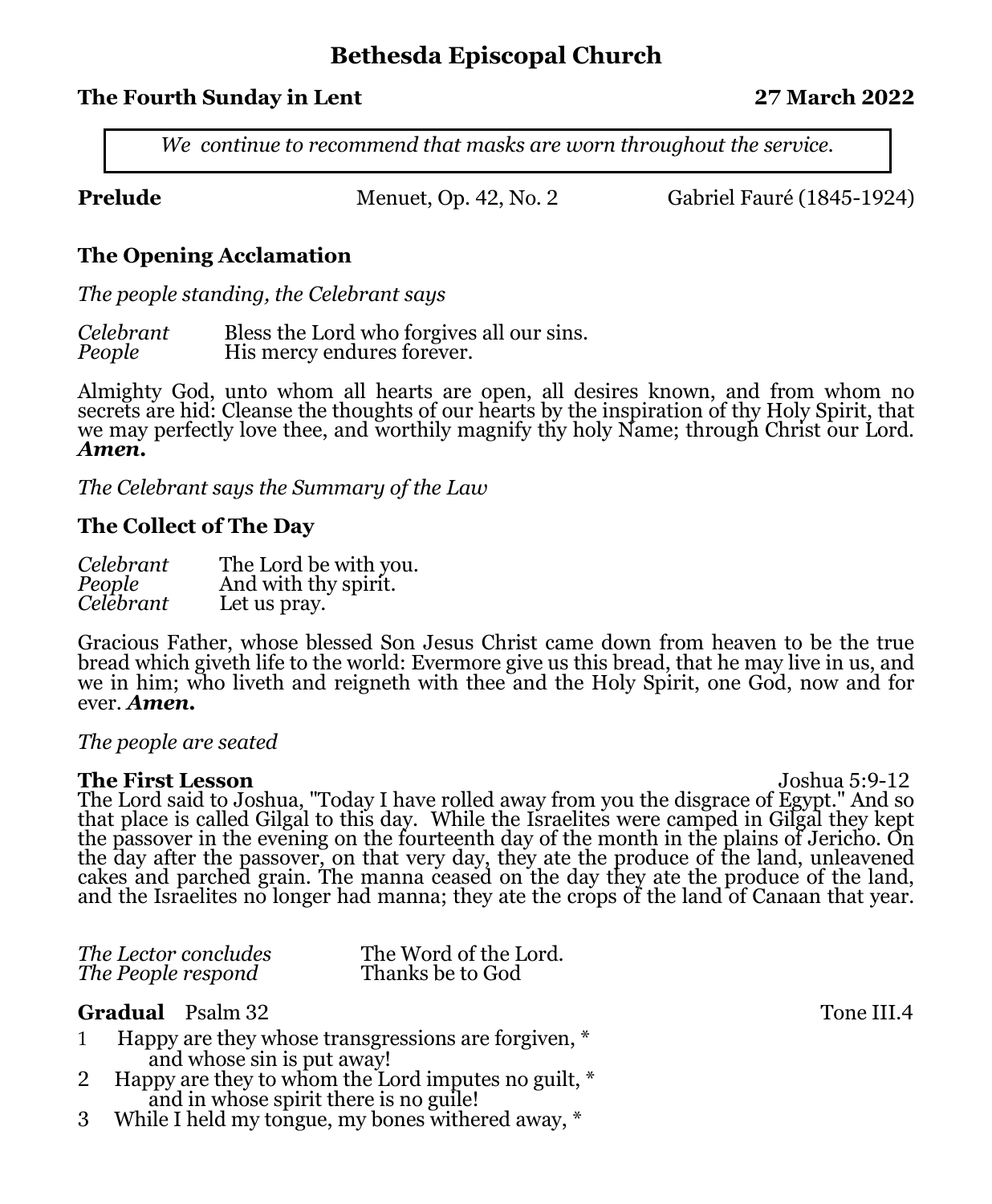- because of my groaning all day long.<br>4 For your hand was heavy upon me day a For your hand was heavy upon me day and night; \* my moisture was dried up as in the heat of summer.<br>5 Then Lacknowledged my sin to you. \*
- Then I acknowledged my sin to you,  $*$
- and did not conceal my guilt.<br>6 I said." I will confess my transgre I said," I will confess my transgressions to the Lord." \*
- Then you forgave me the guilt of my sin.<br>7 Therefore all the faithful will make their pray 7 Therefore all the faithful will make their prayers to you in time of trouble; \* when the great waters overflow, they shall not reach them.
- 8 You are my hiding-place; you preserve me from trouble; \*
- you surround me with shouts of deliverance.<br>Twill instruct you and teach you in the way that "I will instruct you and teach you in the way that you should go;  $*$ 
	- I will guide you with my eye.
- 10 Do not be like horse or mule, which have no understanding; \* who must be fitted with bit and bridle, or else they will not stay near you."
- 11 Great are the tribulations of the wicked; \* but mercy embraces those who trust in the Lord.
- 12 Be glad, you righteous, and rejoice in the Lord; \* shout for joy, all who are true of heart.

**The Second Lesson** 2 Corinthians 5:16-21

From now on, we regard no one from a human point of view; even though we once knew Christ from a human point of view, we know him no longer in that way. So if anyone is in Christ, there is a new creation: everything old has passed away; see, everything has become new! All this is from God, who reconciled us to himself through Christ, and has given us the ministry of reconciliation; that is, in Christ God was reconciling the world to himself, not counting their trespasses against them, and entrusting the message of reconciliation to us. So we are ambassadors for Christ, since God is making his appeal through us; we entreat you on behalf of Christ, be reconciled to God. For our sake he made him to be sin who knew no sin, so that in him we might become the righteousness of God.

| The Lector concludes | The Word of the Lord. |
|----------------------|-----------------------|
| The People respond   | Thanks be to God.     |

*The people stand, if able.*

**The Holy Gospel** 2012 **Luke 15:1-3, 11b-32** 

*Celebrant* The Holy Gospel of the Lord Jesus Christ according to Luke *Peoplery* be to thee, O Lord.

Now all the tax collectors and sinners were coming near to listen to him. And the Pharisees and the scribes were grumbling and saying, "This fellow welcomes sinners and eats with them." So he told them this parable: "There was a man who had two sons. The younger of them said to his father, 'Father, give me the share of the property that will belong to me.' So he divided his property between them. A few days later the younger son gathered all he had and traveled to a distant country, and there he squandered his property in dissolute living. When he had spent everything, a severe famine took place throughout that country, and he began to be in need. So he went and hired himself out to one of the citizens of that country, who sent him to his fields to feed the pigs. He would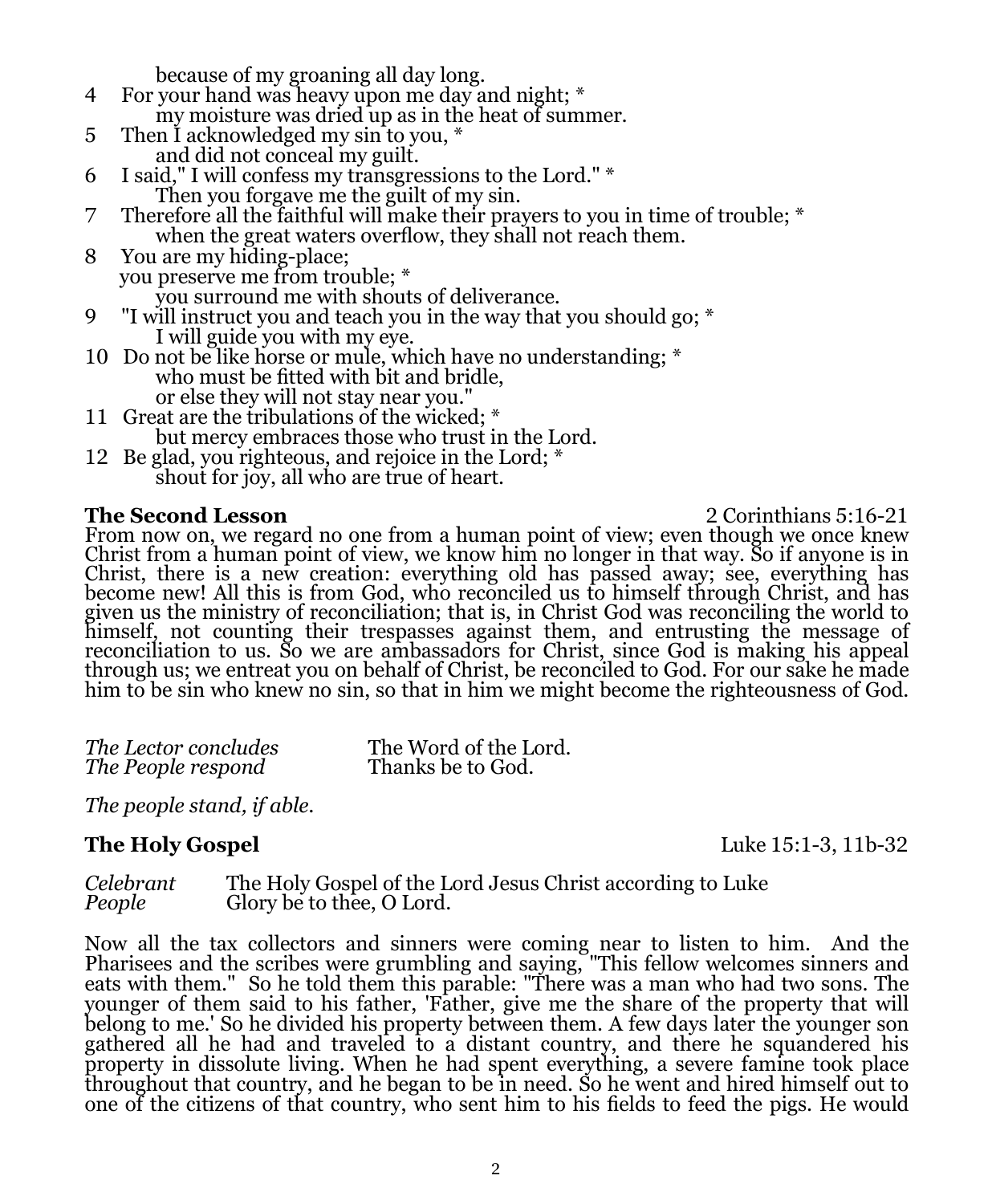gladly have filled himself with the pods that the pigs were eating; and no one gave him anything. But when he came to himself he said, 'How many of my father's hired hands have bread enough and to spare, but here I am dying of hunger! I will get up and go to my father, and I will say to him, "Father, I have sinned against heaven and before you; I am no longer worthy to be called your son; treat me like one of your hired hands."' So he set off and went to his father. But while he was still far off, his father saw him and was filled with compassion; he ran and put his arms around him and kissed him. Then the son said to him, 'Father, I have sinned against heaven and before you; I am no longer worthy to be called your son.' But the father said to his slaves, 'Quickly, bring out a robe — the best one — and put it on him; put a ring on his finger and sandals on his feet. And get the fatted calf and kill it, and let us eat and celebrate; for this son of mine was dead and is alive again; he was lost and is found!' And they began to celebrate. "Now his elder son was in the field; and when he came and approached the house, he heard music and dancing. He called one of the slaves and asked what was going on. He replied, 'Your brother has come, and your father has killed the fatted calf, because he has got him back safe and sound.' Then he became angry and refused to go in. His father came out and began to plead with him. But he answered his father, 'Listen! For all these years I have been working like a slave for you, and I have never disobeyed your command; yet you have never given me even a young goat so that I might celebrate with my friends. But when this son of yours came back, who has devoured your property with prostitutes, you killed the fatted calf for him!' Then the father said to him, 'Son, you are always with me, and all that is mine is yours. But we had to celebrate and rejoice, because this brother of yours was dead and has come to life; he was lost and has been found."

| Celebrant | The Gospel of the Lord.      |
|-----------|------------------------------|
| People    | Praise be to thee, O Christ. |

#### **The Sermon Robert Bullock Robert Bullock**

#### **The Nicene Creed** *Said by all, standing if you are able.*

I believe in one God, the Father Almighty, maker of heaven and earth, and of all things visible and invisible; And in one Lord Jesus Christ, the only-begotten Son of God, begotten of his Father before all worlds, God of God, Light of Light, very God of very God; begotten, not made; being of one substance with the Father; by whom all things were made; who for us men and for our salvation came down from heaven, and was incarnate by the Holy Ghost of the Virgin Mary, and was made man; and was crucified also for us under Pontius Pilate; he suffered and was buried: and the third day he rose again according to the Scriptures, and ascended into heaven, and sitteth on the right hand of the Father; and he shall come again, with glory,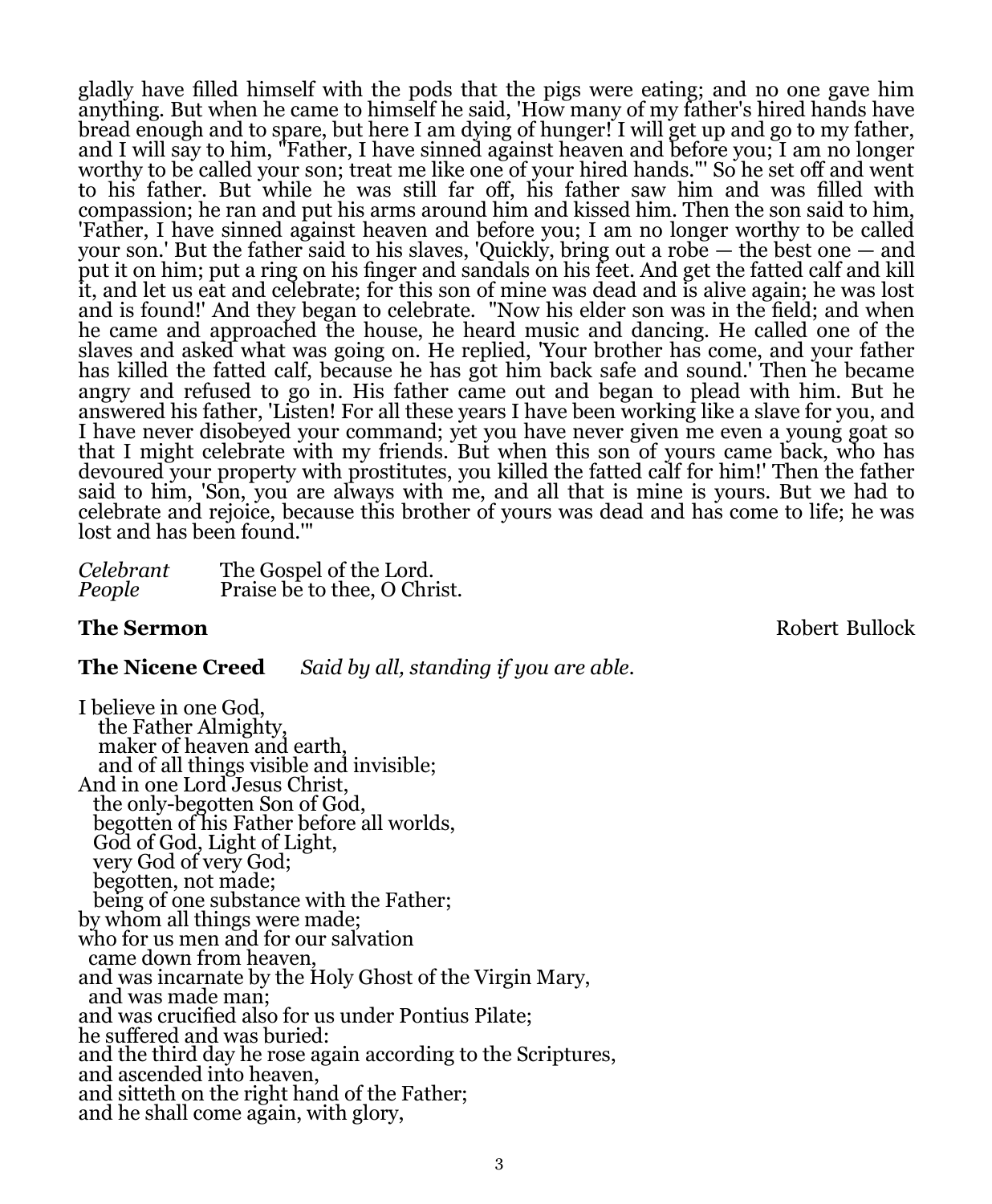to judge both the quick and the dead; whose kingdom shall have no end. And I believe in the Holy Ghost, The Lord, and Giver of Life, who proceedeth from the Father and the Son; who with the Father and the Son together is worshipped and glorified; who spake by the Prophets. And I believe one holy Catholic and Apostolic Church; I acknowledge one Baptism for the remission of sins; and I look for the resurrection of the dead, and the life of the world to come. Amen.

#### **The Prayers of The People** *Please kneel.*

This week, in our Anglican cycle of prayer, we remember the Church of the Province of Myanmar and in the Albany diocese, we pray for the ministry to College Students, and in our parish, we pray for our members living in care facilities.

We remember with thanksgiving those who are celebrating birthdays and anniversaries this week and those whose year's mind falls at this time.

With all our heart and with all our mind, let us pray to the Lord, saying, *Lord, have mercy*.

For the peace from above, for the loving kindness of God, and for the salvation of our souls, let us pray to the Lord: **Lord, have mercy**.

For the peace of the world, for the welfare of the holy Church of God, and for the unity of all peoples, let us pray to the Lord: **Lord, have mercy**.

For our President, and for the leaders of all nations, that wisdom and courage may prevail in the cause of justice and peace, let us pray to the Lord: **Lord, have mercy.**

For deliverance from all danger, oppression, and degradation; for all affected by violence and war, and especially at this time, for the people of Ukraine, let us pray to the Lord. **Lord, have mercy.**

For the city of Saratoga Springs, and for every city and community, and for those who live in them, let us pray to the Lord. **Lord, have mercy**.

For the good earth which God has given us, and for the wisdom and will to conserve it, let us pray to the Lord. **Lord, have mercy**

For the aged and infirm, for the widowed and orphans, and for the sick and the suffering, and especially for Tom, let us pray to the Lord. **Lord, have mercy**.

For the poor and the oppressed, for the unemployed and the destitute, for prisoners and captives, and for all who remember and care for them, let us pray to the Lord. **Lord, have mercy**.

For the absolution and remission of our sins and offenses, let us pray to the Lord. **Lord, have mercy**.

For all who have died in the hope of the resurrection, and for all the departed, let us pray to the Lord. **Lord, have mercy**.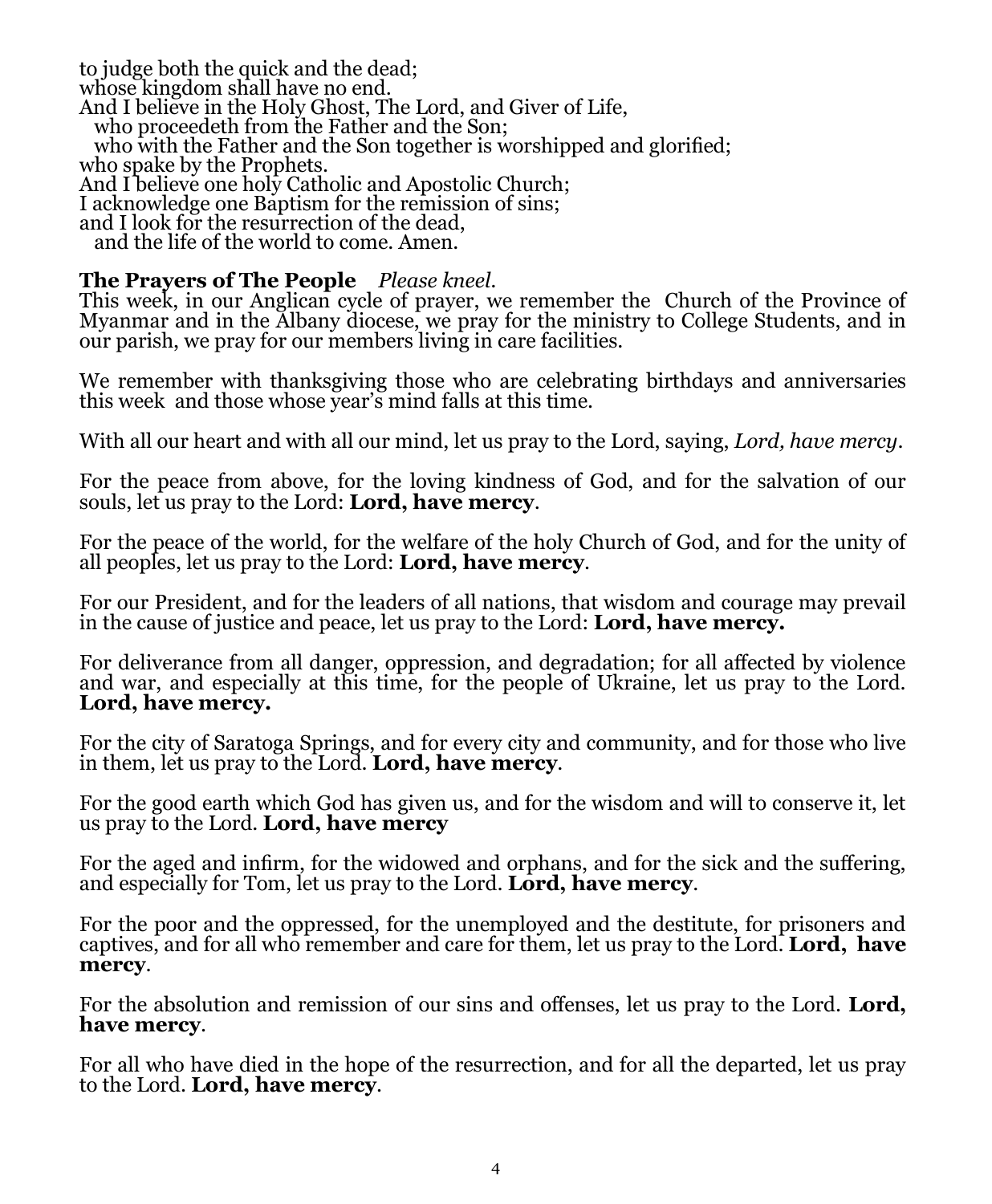*The Celebrant says a concluding prayer, followed by the invitation to Confession.*

*The people say*

Almighty God, Father of our Lord Jesus Christ, maker of all things, judge of all men: We acknowledge and bewail our manifold sins and wickedness, which we from time to time most grievously have committed, by thought, word, and deed, against thy divine Majesty, provoking most justly thy wrath and indignation against us. We do earnestly repent, and are heartily sorry for these our misdoings; the remembrance of them is grievous unto us, the burden of them is intolerable. Have mercy upon us, have mercy upon us, most merciful Father; for thy Son our Lord Jesus Christ's sake, forgive us all that is past; and grant that we may ever hereafter serve and please thee in newness of life, to the honor and glory of thy Name; through Jesus Christ our Lord. Amen.

# **The Absolution**

### *The Celebrant says*

Almighty God, our heavenly Father, who of his great mercy hath promised forgiveness of sins to all those who with hearty repentance and true faith turn unto him, have mercy upon you, pardon and deliver you from all your sins, confirm and strengthen you in all goodness, and bring you to everlasting life; through Jesus Christ our Lord. *Amen.* 

**The Peace** *All stand. At the exchange of the Peace, please remain in your pew.* 

*Celebrant* The peace of the Lord be always with you. And with thy spirit.

# **At The Offertory** Hymn #690

- 1 Guide me, O thou great Jehovah, pilgrim through this barren land; I am weak, but thou art mighty; hold me with thy powerful hand; bread of heaven, bread of heaven, feed me now and evermore, feed me now and evermore.
- 2 Open now the crystal fountain, whence the healing stream doth flow; let the fire and cloudy pillar lead me all my journey through; strong deliverer, strong deliverer. be thou still my strength and shield, be thou still my strength and shield.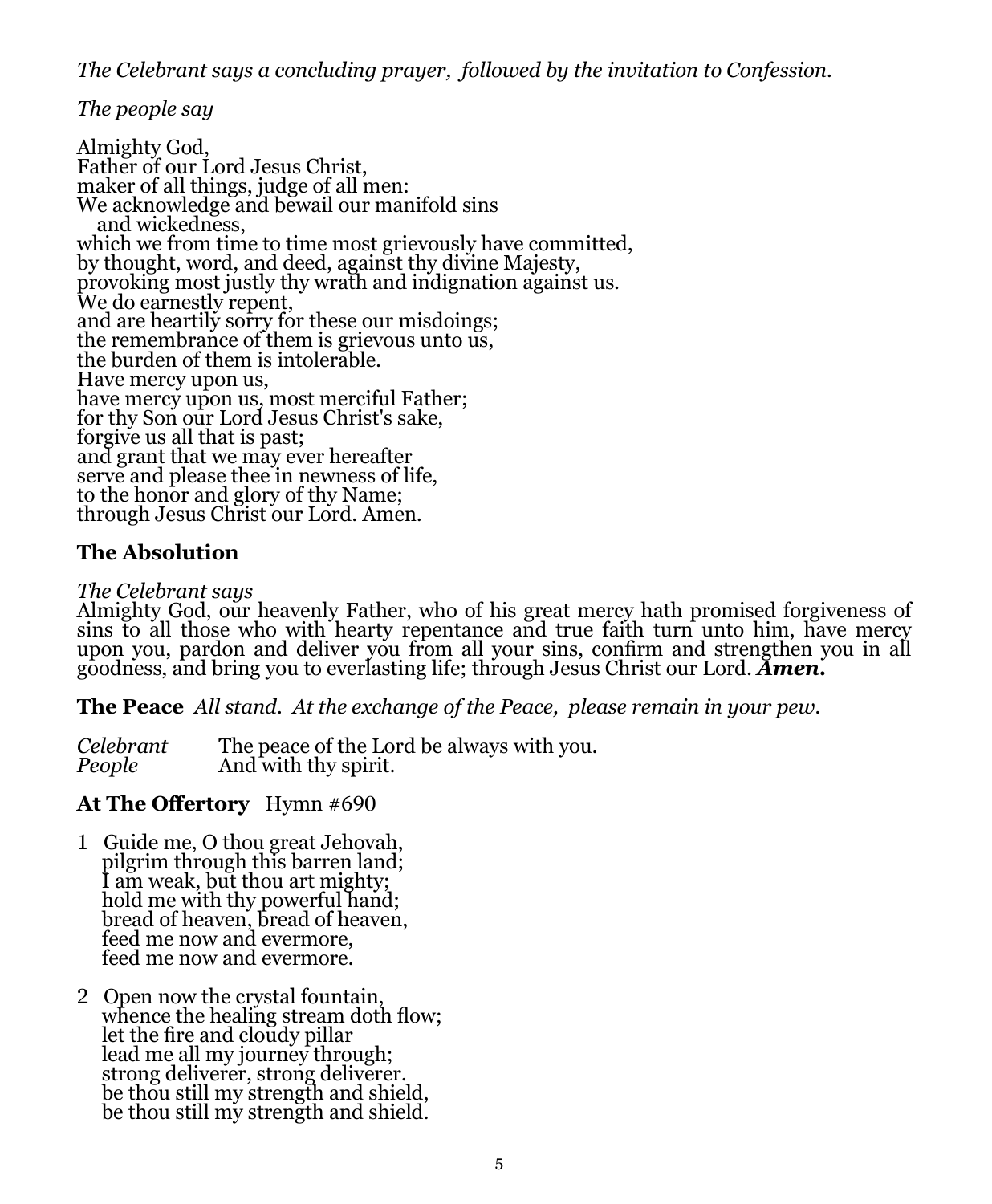3 When I tread the verge of Jordan, bid my anxious fears subside; death of death, and hell's destruction, land me safe on Canaan's side; songs of praises, songs of praises, I will ever give to thee, I will ever give to thee.

|           | <b>The Great Thanksgiving</b> Please stand. |                                       |
|-----------|---------------------------------------------|---------------------------------------|
| Celebrant | The Lord be with you.                       |                                       |
| People    | And with thy spirit.                        |                                       |
| Celebrant | Lift up your hearts.                        |                                       |
| People    |                                             | We lift them up unto the Lord.        |
| Celebrant |                                             | Let us give thanks unto our Lord God. |
| People    | It is meet and right so to do.              |                                       |

#### **Proper Preface Of Lent**

Through Jesus Christ our Lord, who was in every way tempted as we are, yet did not sin; by whose grace we are able to triumph over every evil, and to live no longer unto ourselves, but unto him who died and rose again.

**Sanctus and Benedictus Qui Venit** *Sung by all*



**The Eucharistic Prayer** *Please kneel.*

All glory be to thee, Almighty God, our heavenly Father, for that thou of thy tender mercy, didst give thine only Son Jesus Christ to suffer death upon the cross for our redemption; who made there, by his one oblation of himself once offered, a full, perfect, and sufficient sacrifice, oblation, and satisfaction, for the sins of the whole world; and did institute, and in his holy Gospel command us to continue, a perpetual memory of that his precious death and sacrifice, until his coming again.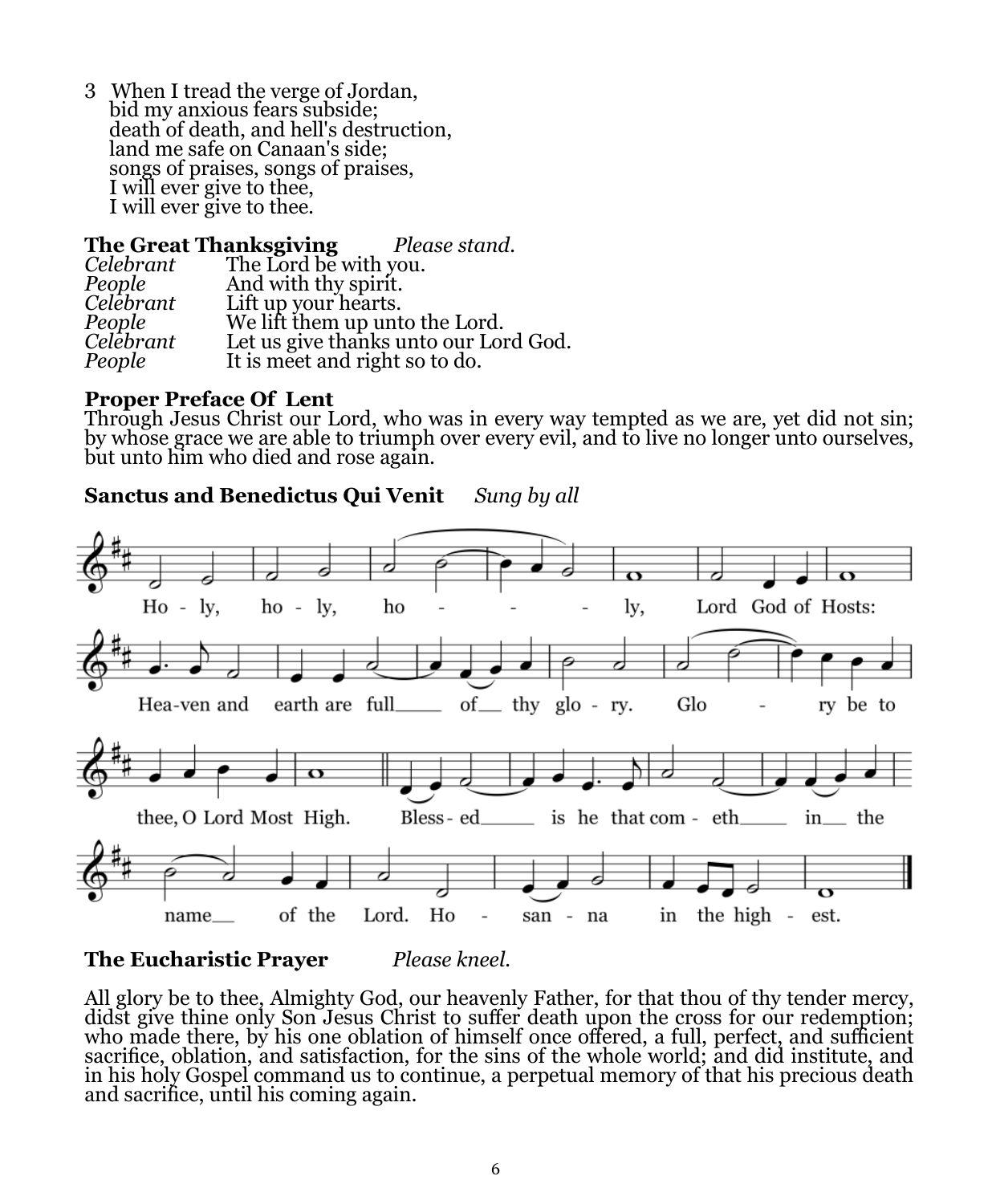For in the night in which he was betrayed, he took bread; and when he had given thanks, he *brake* it, and gave it to his disciples, saying, "Take, eat, this is my Body, which is given for you. Do this in remembrance of me. "

Likewise, after supper, he took the cup; and when he had given thanks, he gave it to them, saying, "Drink ye all of this; for this is my Blood of the New Testament, which is shed for you and for many, for the remission of sins. Do this, as oft as ye shall drink it, in remembrance of me. "

Wherefore, O Lord and heavenly Father, according to the institution of thy dearly beloved Son our Savior Jesus Christ, we, thy humble servants, do celebrate and make here before thy divine Majesty, with these thy holy gifts, which we now offer unto thee, the memorial thy Son hath commanded us to make; having in remembrance his blessed passion and precious death, his mighty resurrection and glorious ascension; rendering unto thee most hearty thanks for the innumerable benefits procured unto us by the same.

And we most humbly beseech thee, O merciful Father, to hear us; and of thy almighty goodness, vouchsafe to bless and sanctify, with thy Word and Holy Spirit, these thy gifts and creatures of bread and wine; that we, receiving them according to thy Son our Savior Jesus Christ's holy institution, in remembrance of his death and passion, may be partakers of his most blessed Body and Blood.

And we earnestly desire thy fatherly goodness mercifully to accept this our sacrifice of praise and thanksgiving; most humbly beseeching thee to grant that, by the merits and death of thy Son Jesus Christ, and through faith in his blood, we, and all thy whole Church, may obtain remission of our sins, and all other benefits of his passion.

And here we offer and present unto thee, O Lord, our selves, our souls and bodies, to be a reasonable, holy, and living sacrifice unto thee; humbly beseeching thee that we, and all others who shall be partakers of this Holy Communion, may worthily receive the most precious Body and Blood of thy Son Jesus Christ, be filled with thy grace and heavenly benediction, and made one body with him, that he may dwell in us, and we in him.

And although we are unworthy, through our manifold sins, to offer unto thee any sacrifice, yet we beseech thee to accept this our bounden duty and service, not weighing our merits, but pardoning our offenses, through Jesus Christ our Lord; By whom, and with whom, in the unity of the Holy Ghost, all honor and glory be unto thee, O Father Almighty, world without end. **Amen** 

And now, as our Savior Christ hath taught us, we are bold to say, Our Father, who art in heaven, hallowed be thy Name, thy kingdom come, thy will be done, on earth as it is in heaven. Give us this day our daily bread. And forgive us our trespasses, as we forgive those who trespass against us. And lead us not into temptation, but deliver us from evil. For thine is the kingdom, and the power, and the glory, for ever and ever. Amen.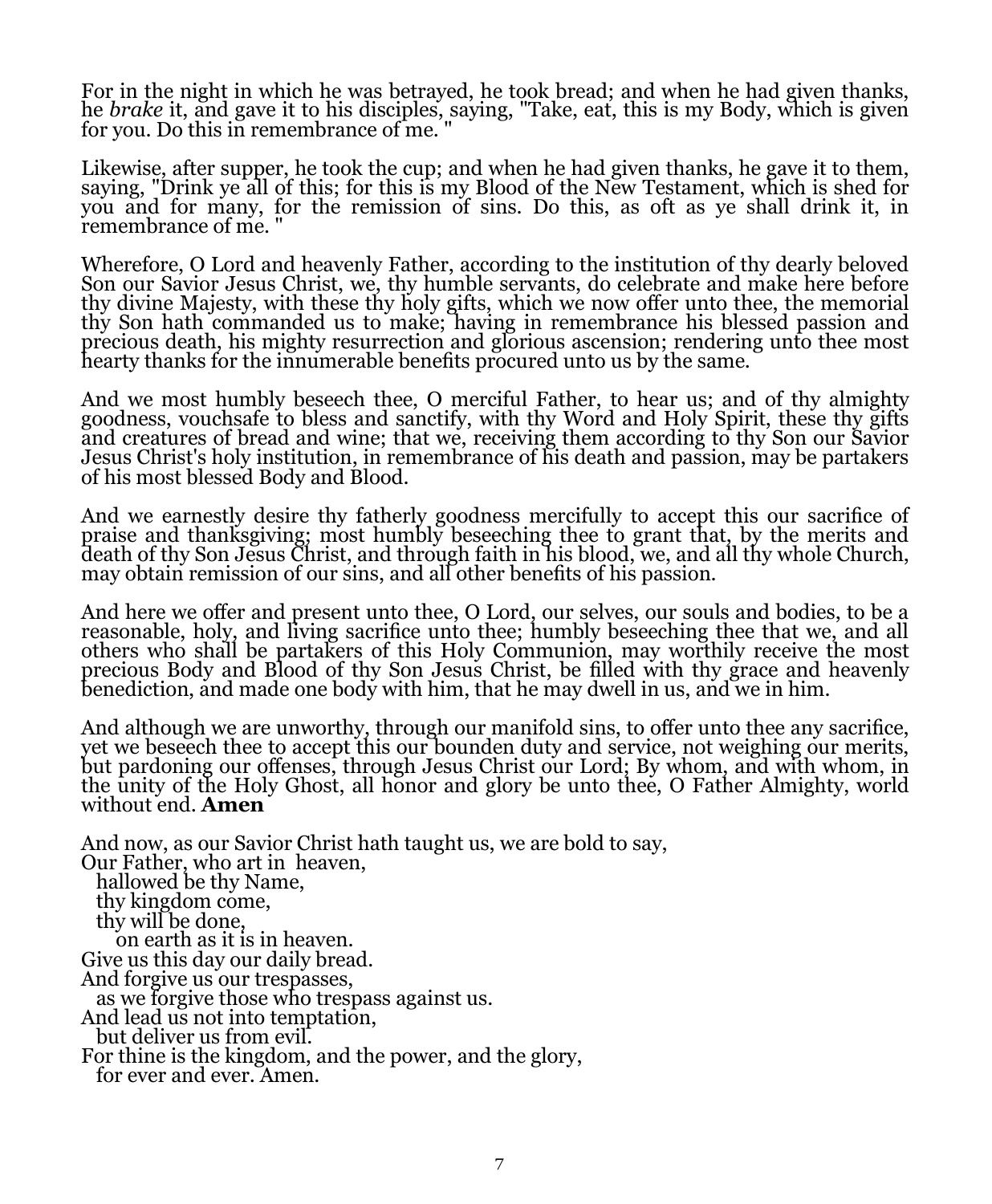## **The Breaking of The Bread**

*Celebrant* Christ our Passover is sacrificed for us;<br>*People* Therefore let us keep the feast. Therefore let us keep the feast.

## **Prayer of Humble Access** *Said by all*

We do not presume to come to this thy Table, O merciful Lord, trusting in our own righteousness, but in thy manifold and great mercies. We are not worthy so much as to gather up the crumbs under thy Table. But thou art the same Lord whose property is always to have mercy. Grant us therefore, gracious Lord, so to eat the flesh of thy dear Son Jesus Christ, and to drink his blood, that we may evermore dwell in him, and he in us. Amen*.*

Agnus Dei: Communion Service in E-flat Edward C. Bairstow (1874-1946)

O Lamb of God, that takest away the sins of the world, have mercy on us.<br>O Lamb of God, that takest away the sins of the world, have mercy on us.

O Lamb of God, that takest away the sins of the world, grant us thy peace.

*Communion is distributed at the chancel step. Please remain seated until directed by an usher.*

## **At The Communion** Wilt Thou Forgive Denis G. Mason (b. 1928)

Wilt thou forgive that sin where I begun, Which was my sin, though it were done before? Wilt thou forgive that sin, through which I run, And do run still, though still I do deplore? When thou hast done, thou hast not done, For I have more.

Wilt thou forgive that sin which I have won Others to sin, and made my sin their door? Wilt thou forgive that sin which I did shun A year or two, but wallow'd in, a score? When thou hast done, thou hast not done, For I have more.

I have a sin of fear, that when I have spun My last thread, I shall perish on the shore; But swear by thyself, that at my death thy Son Shall shine as he shines now, and heretofore; And, having done that, thou hast done; I fear no more.

John Donne (1572-1631): A Hymn to God the Father

# **The Post Communion Prayer** *Said by all.*

Almighty and ever living God, we most heartily thank thee for that thou dost feed us, in these holy mysteries, with the spiritual food of the most precious Body and Blood of thy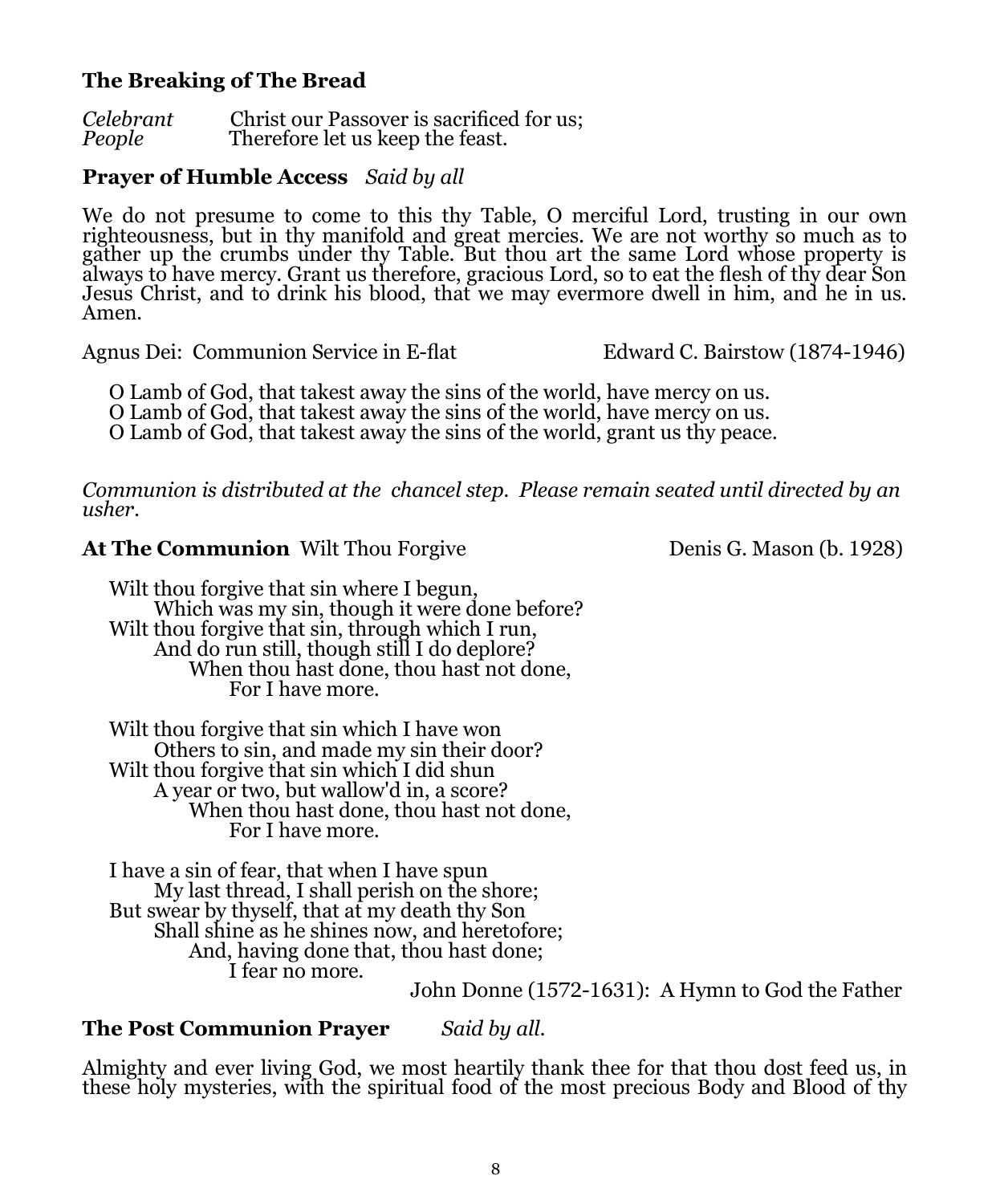Son our Savior Jesus Christ; and dost assure us thereby of thy favor and goodness towards us; and that we are very members incorporate in the mystical body of thy Son, the blessed company of all faithful people; and are also heirs, through hope, of thy everlasting kingdom. And we humbly beseech thee, O heavenly Father, so to assist us with thy grace, that we may continue in that holy fellowship, and do all such good works as thou hast prepared for us to walk in; through Jesus Christ our Lord, to whom, with thee and the Holy Ghost, be all honor and glory, world without end. Amen.

#### **The Blessing and Dismissal**

The peace of God, which passeth all understanding, keep your hearts and minds in the knowledge and love of God, and of his Son Jesus Christ our Lord; and the blessing of God Almighty, the Father, the Son and the Holy Ghost, be amongst you and remain with you always. Amen.

*Celebrant* Let us bless the Lord. **Thanks** be to God.

*Please stand as the celebrant departs.*

**Voluntary Andante Religioso** Francis Thomé (1850-1909)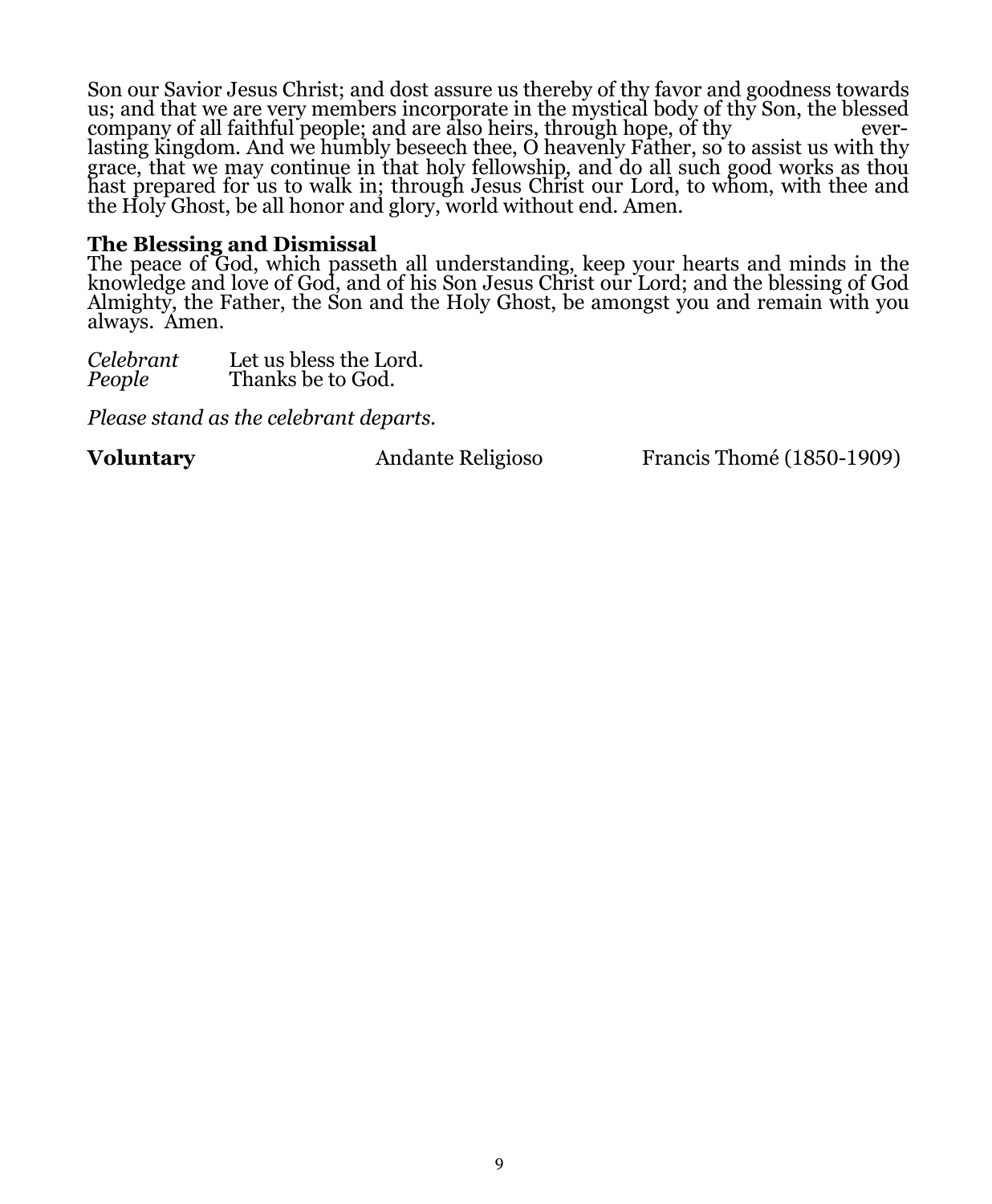## *Today at Bethesda*

**Special Monthly Envelope for March.** Gifts received in March's special monthly envelope will be divided amongst five local charities: the Franklin Community Center; the Mother Susan Anderson emergency Shelter which aides women and children; Lifeworks Community Action and the feeding ministry team at the Presbyterian – New England Congregational Church which work together to provide meals to those in need; and Christ Church Food Pantry, a ministry of the Episcopal parish in Ballston Spa. Additional envelopes will be available on the tract table at the back of the church.

**Study of Genesis** continues to meet between the 8am and 10 am service. All are welcome to join us at 9:20.

**Laetare.** Today, the Fourth Sunday in Lent, provides a short respite from our Lenten fasting. It has various names, including Mothering Sunday, Refreshment Sunday and Laetare. The first title is a reference to the fact that this was the traditional day for apprentices and young people "in service" (i.e., working as servants) to have a holiday to go home and visit their mothers. Mothering Sunday is the original "mother's day" and reminds us of our natural mothers and also of our spiritual mother, the Church. This Sunday is marked with a special holiday confection called Simnel cake, baked with fine flour, sugar, and dried fruit. Modern recipes are considerably simpler than the original versions which were boiled and baked cakes. In some churches, it was the custom to bring the Simnel cake to church to be blessed and distributed. A recipe and prayer are printed below.

A Recipe for Simnel Cake<br>butter  $\frac{1}{2}$  tsp. salt

 $\frac{3}{4}$  cup butter  $\frac{1}{2}$  tsp. salt<br>2 cups sugar  $\frac{3}{4}$  cup raisins  $\frac{2 \text{ cups}}{4 \text{ eggs}}$ icing sugar glaze

4 eggs 1 cup diced candied fruit<br>2 cups flour 1 cup almond paste 1 cup almond paste

Grease a large round deep cake pan (10") and set aside. Cream together butter and sugar until light and fluffy. Add eggs, one at a time, beating well. Blend in flour and salt, adding candied fruit and raisins last. Pour half of the batter into the cake pan. Roll out almond paste and place on top of the batter. Cover almond paste with remaining batter. Bake at 300º for one hour. After the cake has cooled, frost with confectioner's sugar glaze.

#### Blessing of Simnel Cake

Almighty God, giver of all joy: Receive at our hands this cake, that it may be to us a symbol of our communion with thee and with one another; as its flour was once scattered over our land as wheat and now is one, so let us be one in anticipation of thy gift of the new Jerusalem which, as thy redeemed people, is our joy, our hope, our destiny, and our home; through Jesus Christ our Lord. Amen.

**Coffee Hour** Thank you to all those who helped to arrange coffee hour this morning after the 10am service.

### *Upcoming at Bethesda*

**Lenten Study** (John Milton, Paradise Lost) continues this week on Thursday evening at 7pm.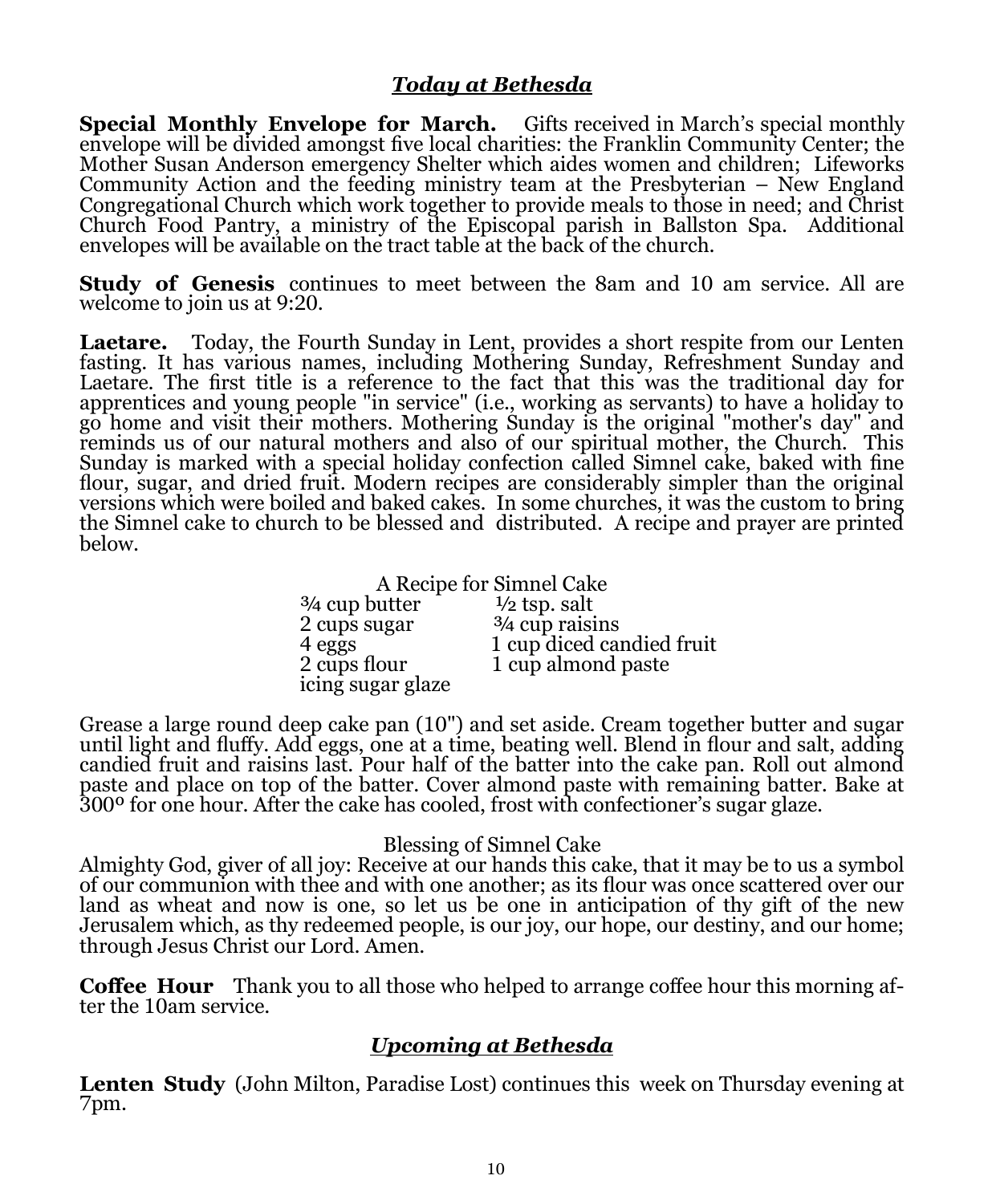**Spring Book Group, Thursday 19 May 2022, Location –to be Announced.**  Verlyn Klinkenborg's novel *Timothy, or, Notes on an Abject Reptile***, is** a delightful reading experience. The Yale Review faculty bookshelf noted the blurb: "Few writers have attempted to explore the natural history of a particular animal by adopting the animal's own sensibility. But Verlyn Klinkenborg has done just that in Timothy: an insightful and utterly engaging story of the world's most famous tortoise, whose real life was observed by the eighteenth-century English curate and naturalist Gilbert White. For thirteen years, Timothy lived in White's garden. Here Klinkenborg gives the tortoise an unforgettable voice and keen powers of observation on both human and natural affairs. Wry and wise, unexpectedly moving and enchanting at every–careful–turn, Timothy surprises and delights." Mary Sanders Shartle will lead the discussion. Please call the church office if you would like to attend. Order your books now!



#### **Stations of the Cross Wednesday 13 April, 7:00pm All Welcome**

#### *News*

**Prayers of the People.** We recently have reworked the prayers in order to include a point where we can pray by name for those who are sick, recently departed, celebrating birthdays, wedding anniversaries. etc., and to remember troubled places in the world. If there is someone you would like added to our prayers, please call or email Barbara by midday on Wednesday. The list will refresh each week, so if there is someone you'd like remembered for a longer period, you'll need to contact the office weekly.